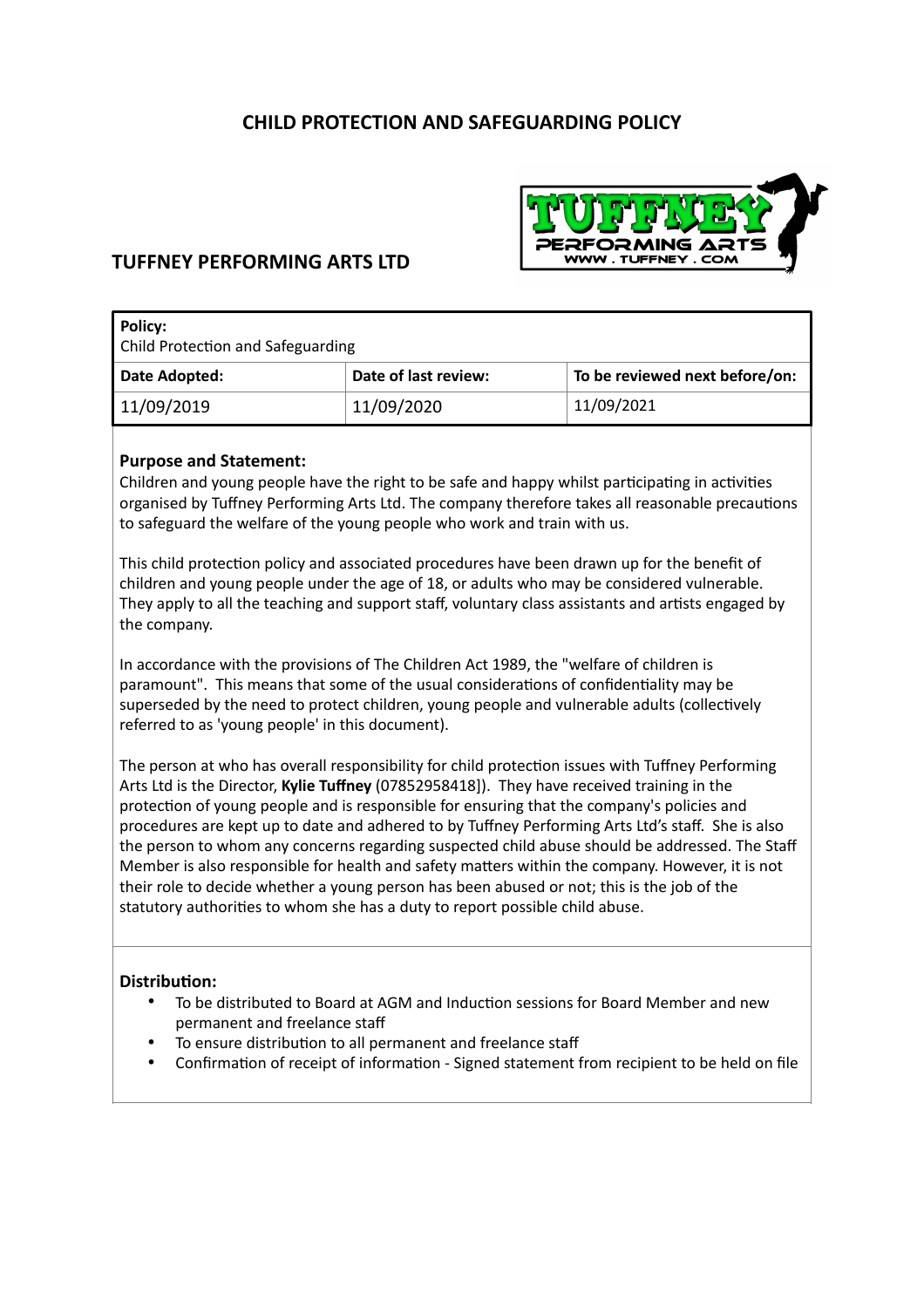## **Review and monitoring of policy:**

- Reviewed annually or in instances of legislative change
- Monitoring is part of Management and Supervision

### **The following policy is based on the below principles:**

- The welfare of the child is paramount
- All children, whatever their age, culture, disability, gender, language, racial origin religious beliefs and/or sexual identity have the right to protection from abuse
- All suspicions and allegations of abuse will be taken seriously and responded to swiftly and appropriately
- All staff (paid/unpaid) have a responsibility to report concerns to the Designated Person with responsibility for child protection
- Staff/volunteers are not trained to deal with situations of abuse or to decide if abuse has occurred

### **We will aim to safeguard children by:**

- Adopting child protection guidelines through procedures and a code of conduct for staff and volunteers
- Sharing information about child protection and good practice with children, parents and carers, staff and volunteers
- Sharing information about concerns with agencies who need to know, and involving parents and children appropriately
- Carefully following the procedures for recruitment and selection of staff and volunteers
- Providing effective management for staff and volunteers through support, supervision and training
- We are committed to reviewing our policy and good practice regularly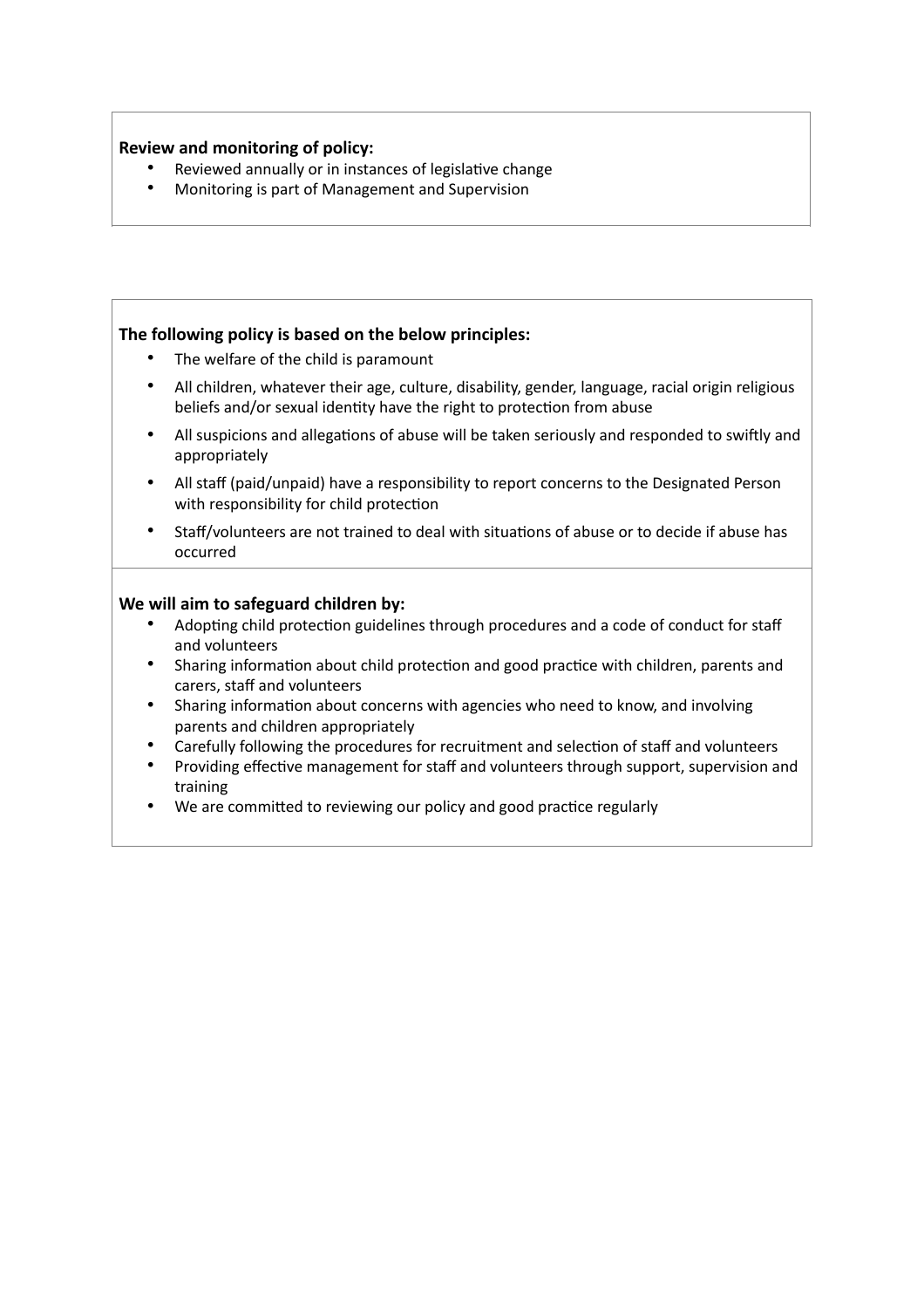## **Child Protection:**

When recruiting staff and volunteers, the company takes up a minimum of two references and requires an Enhanced Disclosure certificate from the Disclosure and Barring Service. This is a check that reveals whether the prospective member of staff is known to the police in relation to committing offences against children and any other convictions and/or cautions.

Every Tuffney Performing Arts Ltd activity has a teacher or other responsible adult who is in charge and has overall responsibility for the welfare of the participants.

Tuffney Performing Arts Ltd aims to have at least two members of staff present during each class, workshop, rehearsal etc. This will usually be the class teacher and an assistant. Exceptions may occasionally be made for teachers who are well known to the group. However, until references and police checks have been completed, new staff will not be left in sole charge of young people.

Young people will be supervised by adults throughout the session, including during breaks. However, this only applies from the advertised start of the session and if children arrive early then parents and carers should take steps to ensure they are properly looked after until the session starts. Parents and carers also need to ensure that children are collected promptly at the end of sessions.

All activities organised by Tuffney Performing arts Ltd are subject to risk assessments both during the planning stage and by monitoring the activity. Appropriate steps are taken to minimise any risks identified.

Arts activities often involve physical contact between participants and between staff and participants. Physical contact will only be made when it is necessary in relation to the particular arts activity and with the agreement of the young people involved.

We will not use photographic images of young people, for example for publicity purposes, without written permission from the legal guardian. Even when such permission is given, the young person's full name and address will not be revealed.

We keep records about participants so that we know whom to contact in case of an emergency, whether they suffer from any allergies, have a medical condition or a disability/special need and for monitoring purposes. These records are treated as confidential except where relevant information is given to class teachers/persons in charge.

If a participant arrives at a session with a visible injury, this will be noted in the Accident Book and the parent/carer will be asked to sign the record. If a participant sustains an injury during a session, this will also be recorded in the company's Accident Book and treatment given if appropriate. In the event of a serious incident, the parent/carer will be contacted immediately. A telephone (landline or mobile) is always available for staff to use in case of an emergency.

#### **This policy sets out agreed guidelines relating to the following areas:**

- Responding to allegations of abuse, including those made against staff and volunteers
- Recruitment and vetting of staff and volunteers
- Supervision of organisational activities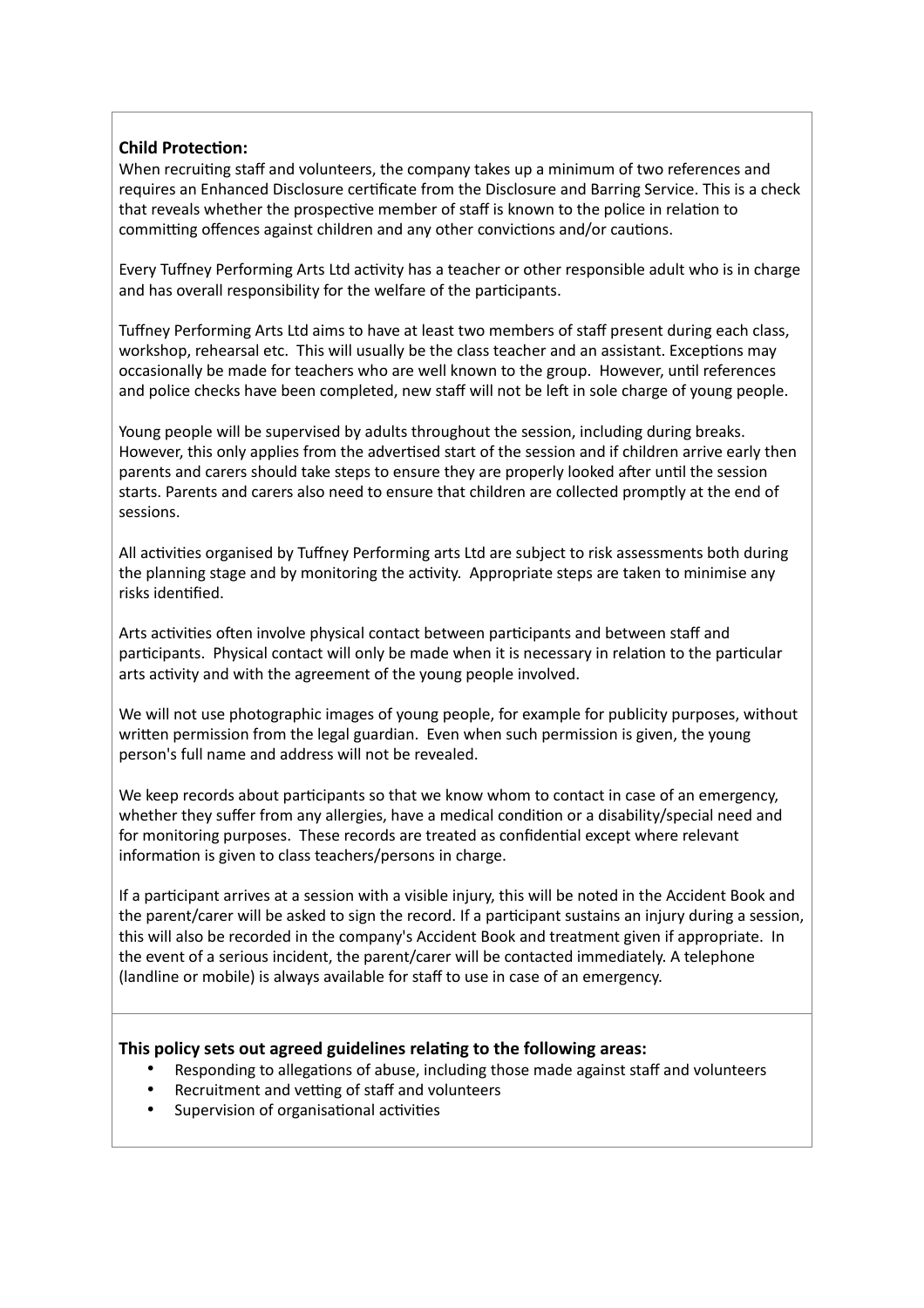## **Definitions of abuse:**

*These defini\*ons are based on those from Working Together to Safeguard Children (Department of Health, Home office, Department for Education and Employment, 1999)* 

### **Physical abuse**

Physical abuse may involve hitting, shaking, throwing, poisoning, burning or scalding, drowning, suffocating or otherwise causing harm to a child.

Physical harm may also be caused when a parent or carer feigns the symptoms of, or deliberately causes ill health to a child whom they are looking after. This situation is commonly described as factitious illness, fabricated or induced illness in children or "Munchausen Syndrome by proxy" after the person who first identified this situation.

A person might do this because they enjoy or need the attention they get through having a sick child.

Physical abuse, as well as being the result of a deliberate act, can also be caused through omission or the failure to act to protect.

Female Genital Mutilation (FGM) is also classed as physical abuse. FGM has been a criminal offence in the UK since 1985. In 2003 it also became a criminal offence for UK nationals or permanent UK residents to take their child abroad to have female genital mutilation.

### **Emotional abuse**

Emotional abuse is the persistent emotional ill treatment of a child such as to cause severe and persistent adverse effects on the child's emotional development. It may involve making a child feel or believe they are worthless or unloved, inadequate or valued only insofar as they meet the needs of the other person.

It may feature age or developmentally inappropriate expectations being imposed on children. It may also involve causing children to feel frequently frightened or in danger, or the exploitation or corruption of a child.

Some level of emotional abuse is involved in all types of ill treatment of a child, though it may occur alone.

## **Sexual abuse**

Sexual abuse involves forcing or enticing a child or young person to take part in sexual activities, whether or not the child is aware of, or consents to, what is happening. The activities may involve physical contact, including penetrative acts such as rape, buggery or oral sex, or non-penetrative acts such as fondling.

Sexual abuse may also include non-contact activities, such as involving children in looking at, or in the production of, pornographic material or watching sexual activities, or encouraging children to behave in sexually inappropriate ways.

Boys and girls can be sexually abused by males and or females, by adults and by other young people. This includes people from all different walks of life.

## **Neglect**

**Note** 

Neglect is the persistent failure to meet a child's basic physical and or psychological needs, likely to result in the serious impairment of the child's health or development. It may involve a parent or a carer failing to provide adequate food, shelter and clothing, leaving a young child home alone or the failure to ensure that a child gets appropriate medical care or treatment. It may also include neglect of, or unresponsiveness to, a child's basic emotional needs.

It is accepted that in all forms of abuse there are elements of emotional abuse, and that some children are subjected to more than one form of abuse at any time. These four definitions do not minimise other forms of maltreatment.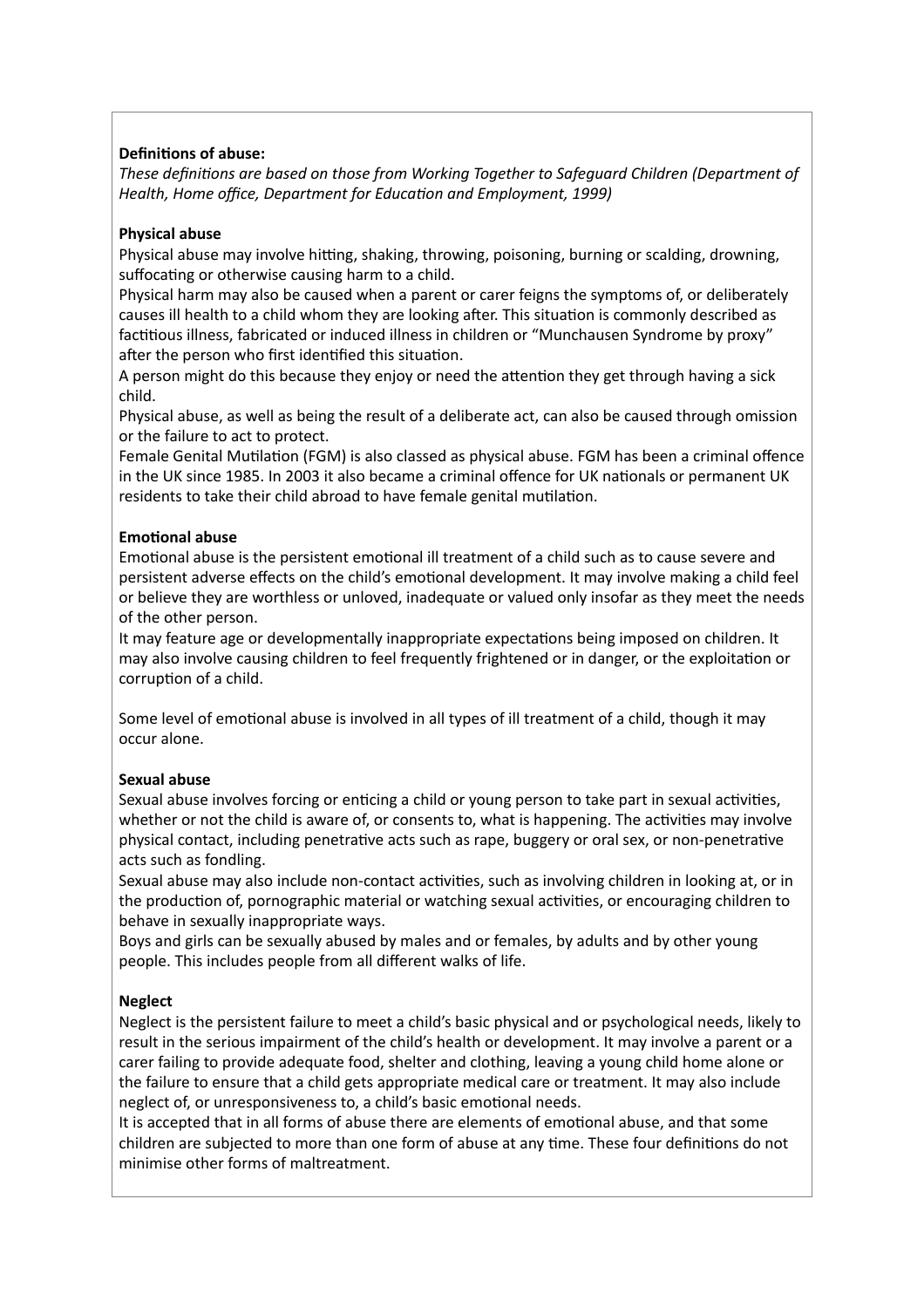## **Recognising and Responding to Abuse:**

*The following signs may or may not be indicators that abuse has taken place, but the possibility should be considered.* 

### **Physical signs of abuse**

- Any injuries not consistent with the explanation given for them
- Injuries which occur to the body in places which are not normally exposed to falls or games
- Unexplained bruising, marks or injuries on any part of the body
- Bruises which reflect hand marks or fingertips (from slapping or pinching)
- Cigarette burns
- Bite marks
- Broken bones
- Scalds
- Injuries which have not received medical attention
- Neglect-under nourishment, failure to grow, constant hunger, stealing or gorging food, untreated illnesses, inadequate care
- Repeated urinary infections or unexplained stomach pains
- **Female Genital Mutilation**

### **Changes in behaviour which can also indicate physical abuse**

- Fear of parents being approached for an explanation
- Aggressive behaviour or severe temper outbursts
- Flinching when approached or touched
- Reluctance to get changed, for example, wearing long sleeves in hot weather
- **Depression**
- Withdrawn behaviour
- Running away from home

#### **Emotional signs of abuse**

#### The physical signs of emotional abuse may include:

- A failure to thrive or grow particularly if a child puts on weight in other circumstances e.g. in hospital or away from their parents' care
- Sudden speech disorders
- Persistent tiredness
- Development delay, either in terms of physical or emotional progress

## **Changes in behaviour which can also indicate emotional abuse include:**

- Obsessions or phobias
- Sudden under-achievement or lack of concentration
- Inappropriate relationships with peers and/or adults
- Being unable to play
- Attention seeking behaviour
- Fear of making mistakes
- Self-harm
- Fear of parent being approached regarding their behaviour

#### **Sexual Abuse**

#### **The physical signs of sexual abuse may include:**

- Pain or itching in the genital/anal area
- Bruising or bleeding near genital/anal areas
- Sexually transmitted disease
- Vaginal discharge or infection
- Stomach pains

 $\overline{\phantom{a}}$ 

Discomfort when walking or sitting down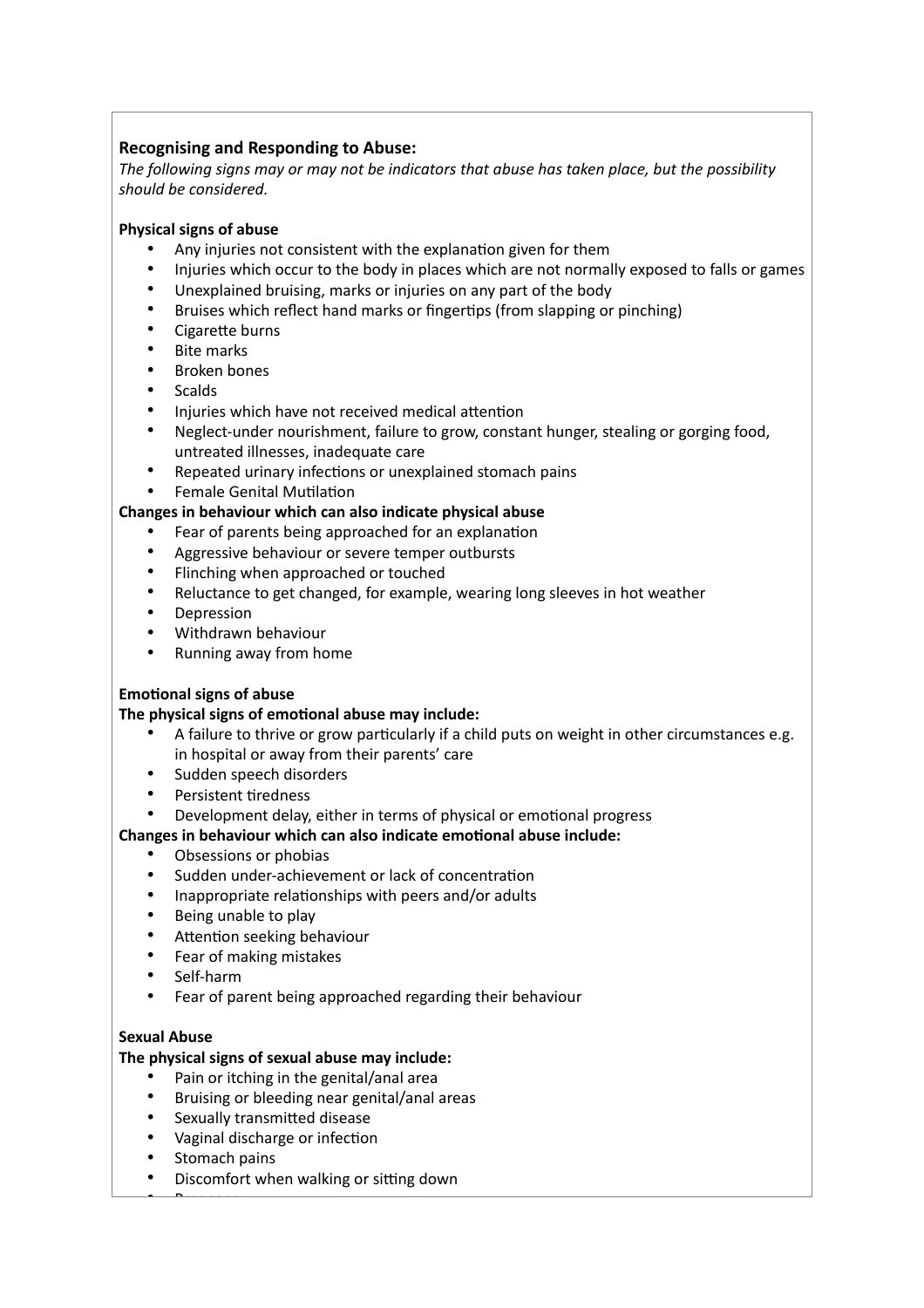## **What to do if you suspect that abuse may have occurred (parent, carer or another adult):**

**1. You must report the concerns immediately to the designated person: Kylie Tuffney** The role of the designated person is to:

- Obtain information from staff, volunteers, children or parents and carers who have child protection concerns and to record this information
- Assess the information quickly and carefully and ask for further information as appropriate
- They should also consult with a statutory child protection agency such as the local social services department or the NSPCC to clarify any doubts or worries. In this case, or if she feels it to be appropriate anyway, the designated person would either contact Bucks County Council Social Services Duty Childcare Co-ordinator 01296 383 962 or the NSPCC Child Protection Helpline (0808 800 5000)
- The designated person should make a referral to a statutory child protection agency or the police without delay

The designated person has been nominated by Tuffney Performing Arts Ltd to refer allegations or *suspicions of neglect or abuse to the statutory authori\*es. In the absence of Kylie Tuffney, the matter should be brought to the attention of the Toni Sirrell.* 

#### **2. Suspicions will not be discussed with anyone other than those nominated above.**

**3. The FGM Mandatory reporting duty.** When a girl under 18 discloses she has suffered FGM, or when the professional sees this: report is to be made to the police via the 101 non-emergency number.

#### **Please Note:**

It is the right of any individual to make direct referrals to the child protection agencies. If for any reason you believe that the designated persons have not responded appropriately to your concerns, then it is up to you to contact the child protection agencies directly.

#### Allegations of physical injury or neglect (parent, carer or another adult):

If a child has a symptom of physical injury or neglect the designated person will:

- 1. Contact Social Services for advice in cases of deliberate injury or concerns about the safety of the child. The parents should not be informed by the organisation in these circumstances
- 2. Where emergency medical attention is necessary it will be sought immediately. The designated person will inform the doctor of any suspicions of abuse.
- 3. In other circumstances speak with the parent/carer/guardian and suggest that medical help/attention is sought for the child. The doctor will then initiate further action if necessary
- 4. If appropriate the parent/carer will be encouraged to seek help from Social Services. If the parent/care/guardian fails to act the designated person should in case of real concern contact social services for advice
- 5. Where the designated person is unsure whether to refer a case to Social Services then advice from the Area Child Protection Committee will be sought.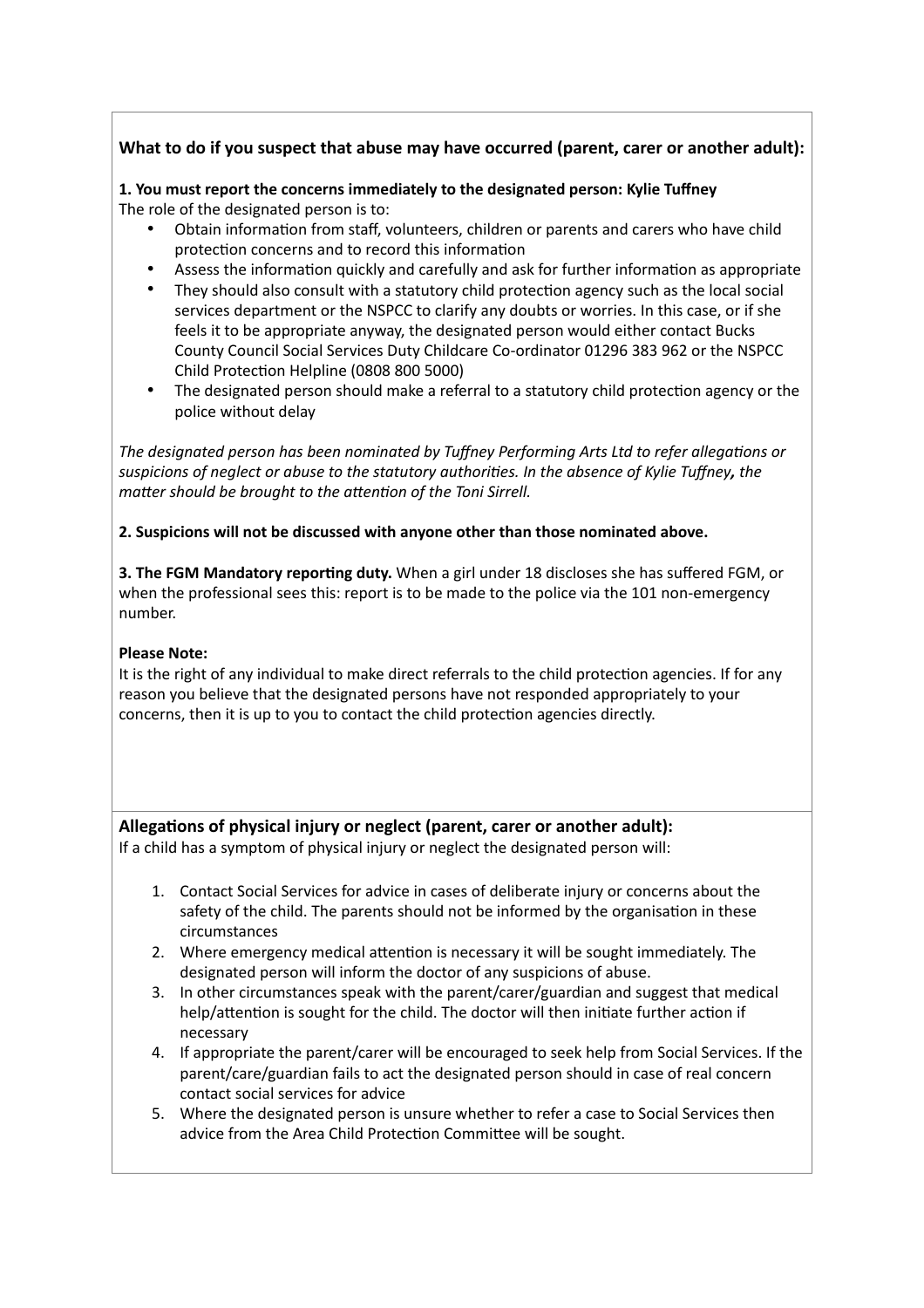## Allegations of sexual abuse (parent, carer or another adult):

In the event of allegations or suspicions of sexual abuse the designated person will:

- 1. Contact the Social Service duty social worker for children and families directly. The designated person will not speak to the parent (or anyone else)
- 2. If the designated person is unsure whether to follow the above guidance, then advice from the Area Child protection Committee will be sought
- 3. Under no circumstances is the designated person to attempt to carry out any investigation into the allegation or suspicions of sexual abuse. The role of the designated person is to collect and clarify the precise details of the allegation or suspicion and to provide this information to Social Services whose task it is to investigate the matter under section 47 of the Children Act.
- 4. Whilst allegations or suspicions of sexual abuse should normally be reported to the designated person, their absence should not delay referral to Social Services

## **Responding to a child making an allegation of abuse:**

- Stay calm, listen carefully to what is being said
- Find an appropriate early opportunity to explain that it is likely that the information will need to be shared with others - do not promise to keep secrets
- Allow the child to continue at his/her own pace
- Ask questions for clarification only and at all times avoid asking questions that suggest a particular answer
- Reassure the child that they have done the right thing in telling you
- Tell them what you will do next and with whom the information will be shared
- Record in writing what was said using the child's own words as soon as possible, note the date, time, any names mentioned, to whom the information was given and ensure that the record is signed and dated

#### **Helpful statements to make**

- I believe you (or showing acceptance of what the child says)
- Thank you for telling me
- It's not your fault
- I will help you

#### **Do not say**

- Why didn't you tell anyone before?
- I can't believe it!
- Are you sure that this is true?
- Why? Who? When? Where?

#### **Never make false promises.**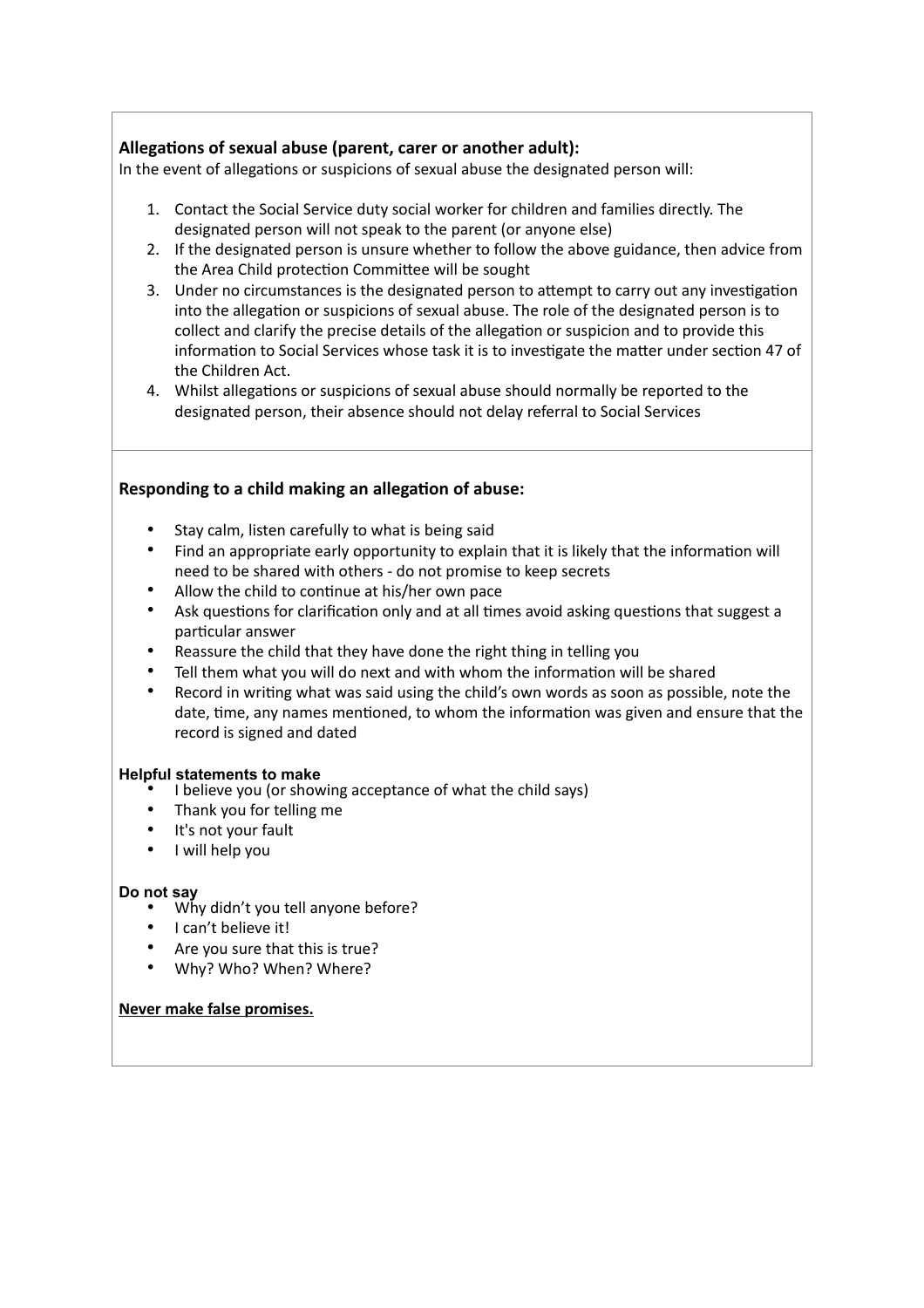## What to do after a child has talked to you about abuse:

1. Make notes as soon as possible. Ideally within 1 hour of being told you should write down exactly what the child has said and what you said in reply and what was happening immediately before being told (i.e. the activity being delivered). You should record the dates and times of when you made the record. All hand-written notes should be kept securely.

*You should use the form "Reporting allegations or suspicions of abuse". This form is attached at the back of this policy.* (Appendix 1)

- 2. You should report your discussion with the designated person as soon as possible. If this person is implicated, you need to report to the second designated person. If both are implicated report to Social Services
- 3. You should under no circumstances discuss your suspicions or allegations with anyone other than those nominated above
- 4. After a child has disclosed abuse the designated persons should carefully consider whether it is safe for a child to return home to a potentially abusive situation. On these rare occasions, it may be necessary to take immediate action to contact Social Services to discuss putting safety measures into effect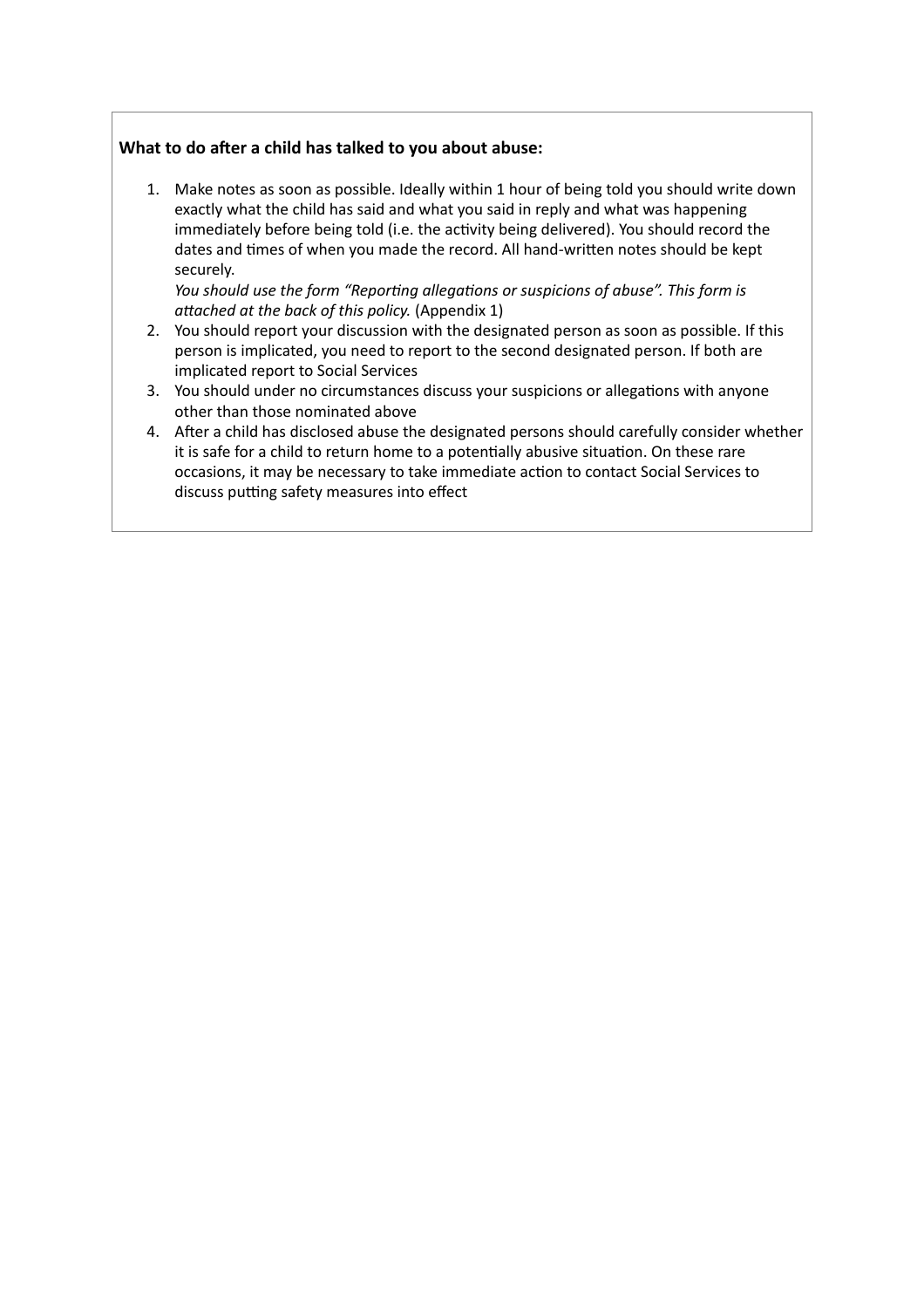## **Recruitment and appointment of workers and volunteers:**

In recruiting and appointing workers we, Tuffney Performing Arts Ltd, will be responsible for the following:

- Identifying the tasks and responsibilities involved and the type of person most suitable for the job
- Drawing up the selection criteria and putting together a list of essential and desirable qualifications, skills and experience
- All applicants should apply in writing and their application will cover their personal details, previous and current work/volunteering experience
- We will always send a copy of our child protection policy with the application pack
- We will make sure that we measure the application against the selection criteria
- All applicants need to sign a declaration stating that there is no reason why they should be considered unsuitable to work with children. The Rehabilitation of Offenders Act (1974) requires that people applying for positions which give them "substantial, unsupervised access on a sustained or regular basis" to children under the age of 18" must declare all previous convictions which are then subject to police checks. They can then only be offered a job subject to a successful police check. This includes potential employees, volunteers and self-employed people. They are also required to declare any pending case against them. All information will be dealt with confidentially and will not be used against them unfairly.
- We will request two written references prior to interview from people who are not family members or friends and who have knowledge of the applicant's experience of working with children. We will ask the referee to also comment on their suitability for working with children and ask for any known safeguarding concerns. We will also try and follow up written references with a telephone call
- We will ask for photographic evidence to confirm the identity of the applicant and their right to work in the UK e.g. their passport
- We will request to see documentation of any qualifications detailed by the applicant
- We will always interview our candidates face-to-face.
- We will have at least two people from our organisation on the interview panel, one of which will have been trained in Safer Recruitment.
- We will ensure that our successful applicant obtains or shows an enhanced check from the Disclosure and Barring Service.
- New DBS checks will be carried out for all new permanent members of staff (including selfemployed office staff). New freelance teachers and volunteers will either need to obtain or show an enhanced DBS check with barring list check. The DBS must be dated within the last 12 months or provided to us via the update service
- DBS Checks will be renewed and check every 3 years after initial appointment
- New team members are all subject to a thorough induction and supervision schedule. There are also regular appraisals to ensure safeguarding remains at the centre of all roles
- The same principles above apply to volunteers and young people who have been involved with the organisation and have become volunteers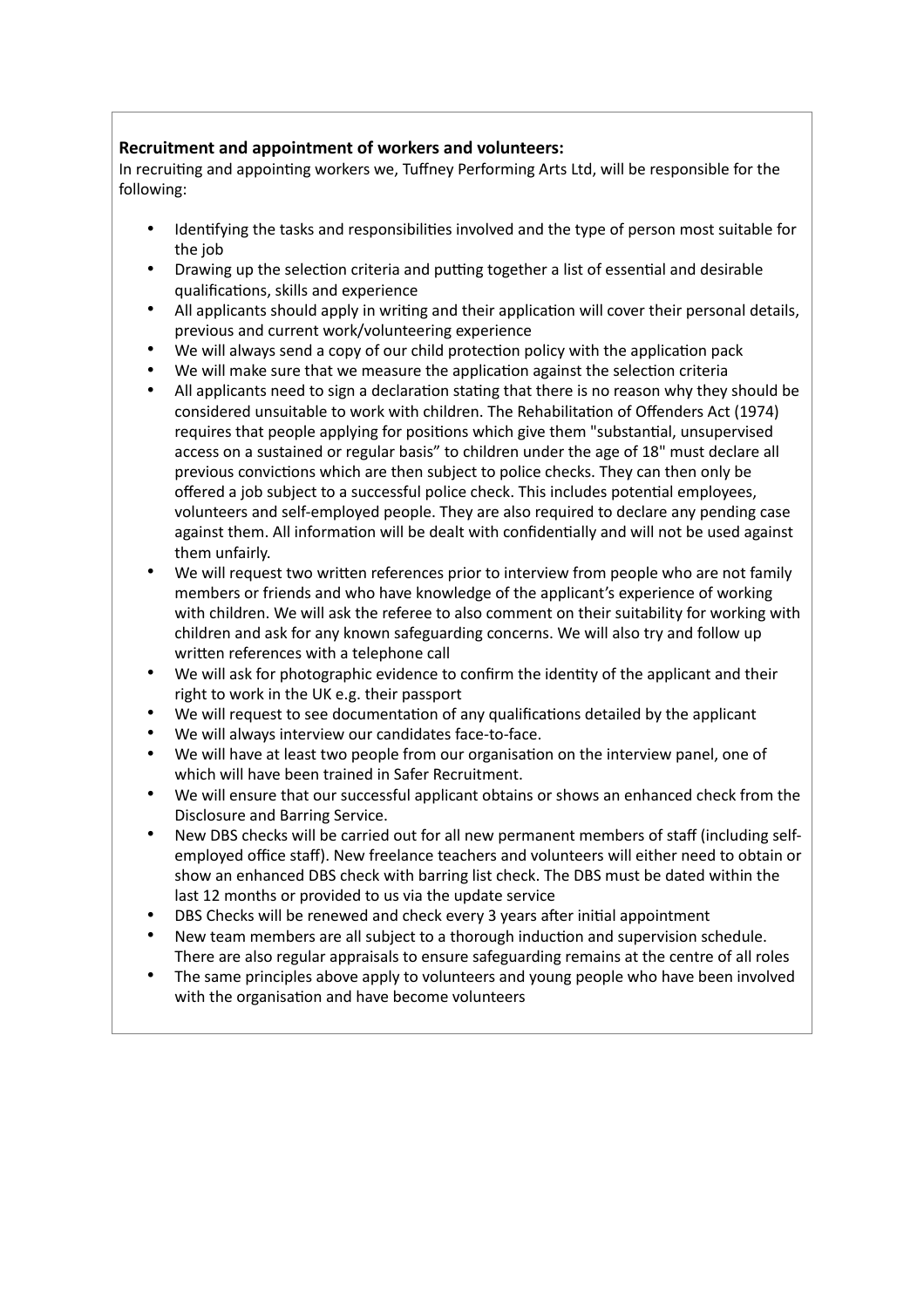## Allegations against a member of staff/volunteer:

Tuffney Performing Arts will assure all staff/volunteers that we will fully support and protect anyone who in good faith reports his or her concern that a colleague is, or may be, abusing a child. Where there is a complaint against a member of staff there may be three types of investigation:

- A criminal investigation
- A child protection investigation
- A disciplinary or misconduct investigation

The results of the police and child protection investigation may well influence the disciplinary investigation, but not necessarily

**You should report your concerns with the designated person as soon as possible. If this person is implicated, you need to report to the second Designated Person. If both are implicated report to Social Services. The below refers only to the Designated Person as an example.** 

#### **Action if there are concerns:**

### **Concerns about poor practice:**

- If, following consideration, the allegation is clearly about poor practice; this will be dealt with as a misconduct issue
- If the allegation is about poor practice by the Designated Person or if the matter has been handled inadequately and concerns remain, it should be reported to the Bucks County Council who will decide how to deal with the allegation and whether or not the organisation should initiate disciplinary proceedings

#### **Concerns about suspected abuse**

- Any suspicion that a child has been abused by either a member of staff or a volunteer should be reported to the Designated Person who will take such steps as are considered necessary to ensure the safety of the child in question and any other child who may be at risk
- The Designated Person will refer the allegation to the social services department who may involve the police, or go directly to the police if out-of-hours
- The parents or carers of the child will be contacted as soon as possible following advice from the social services department

#### **3. Internal Enquiries and Suspension**

- The Designated Person will make an immediate decision about whether any individual accused of abuse should be temporarily suspended pending further police and social services inquiries
- Irrespective of the findings of the social services or police inquiries, Tuffney Performing Arts Ltd will assess all individual cases to decide whether a member of staff or volunteer can be reinstated and how this can be sensitively handled. This may be a difficult decision; particularly where there is insufficient evidence to uphold any action by the police. In such cases, [COMPANY NAME] must reach a decision based upon the available information which could suggest that, on a balance of probability, it is more likely than not that the allegation is true. The welfare of the child should remain of paramount importance throughout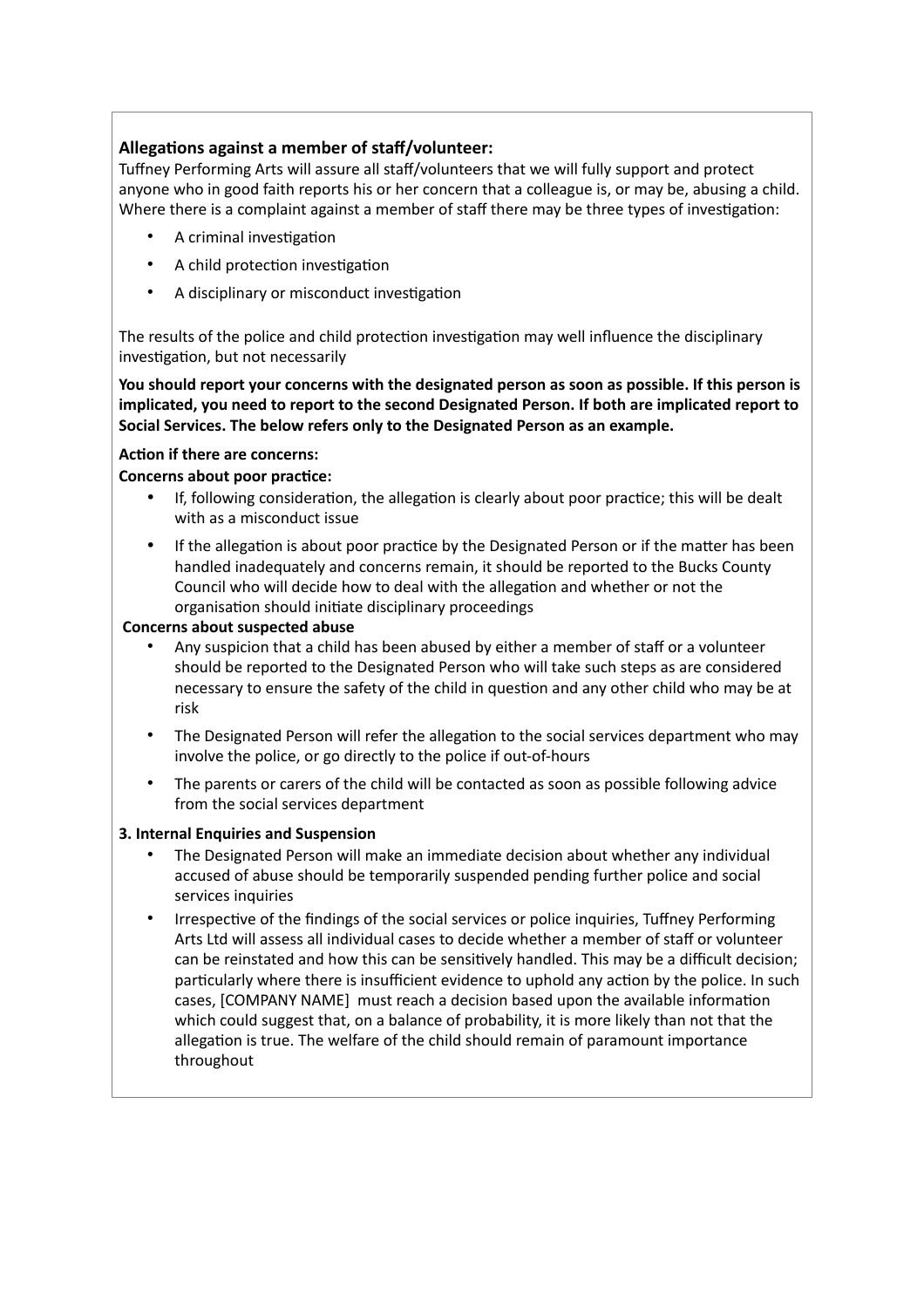#### **Grievances regarding 'whistleblowing':**

It is the right for any individual making a report to the designated person(s) to be treated fairly and appropriately. If any individual feels that this is not the case, and they are being penalised and/or silenced, they must contact the Chair of Tuffney Performing Arts Ltd's Board of Trustees or the ISTD. If it is not appropriate to contact those parties; the NSPCC helpline for whistleblowing, support and advice is: 08000 280 285.

#### **Appropriate Physical Touch:**

As Performing Arts practitioners and facilitators, there may be occasions when physical touch between students and staff, and students and other students is appropriate.

#### **Touch Between Students and Staff:**

There are three reasons why contact between student/staff could be deemed appropriate.

A) A distressed pupil needs comfort and reassurance which may include physical comfort such as a caring parent would give. Staff should use their discretion in such cases to ensure that what is, and what is seen to be by others present, normal and natural, does not become unnecessary and unjustified contact, particularly with the same pupil over a period of time. Where a member of staff has a particular concern about the need to provide this type of care and reassurance, he/she should seek the advice of the [appropriate staff member].

(B) Some staff are likely to come into physical contact with pupils from time to time in the course of their duties. An example is demonstrating a movement or position during class. Staff should be aware of the limits within which such contact should properly take place and of the possibility of such contact being misinterpreted.

(C) There may be occasions where it is necessary for staff to restrain a pupil physically to prevent him/her from inflicting injury to others or self-injury, damaging property, or causing disruption. In such cases only the minimum force necessary may be used and any action taken must be to restrain the pupil. Where an employee has taken action to physically restrain a pupil, he/she should make a written report of the incident & submit it to the DSL, Kylie Tuffney immediately.

#### **Touch Between Student and Student:**

During the course of Tuffney Performing Arts Ltd activities students may find physical touch an important part of their learning and development. Such as dramatic scenes, improvisation and chorography.

Facilitators should be encouraged to keep this to a minimum, and ensure all students involved feel comfortable with any touch involved. Physical contact should be limited to what the facilitator deems necessary and should never be sexual/violent in content.

If touch between students becomes violent, the DSL must be informed immediately, and a full incident report written.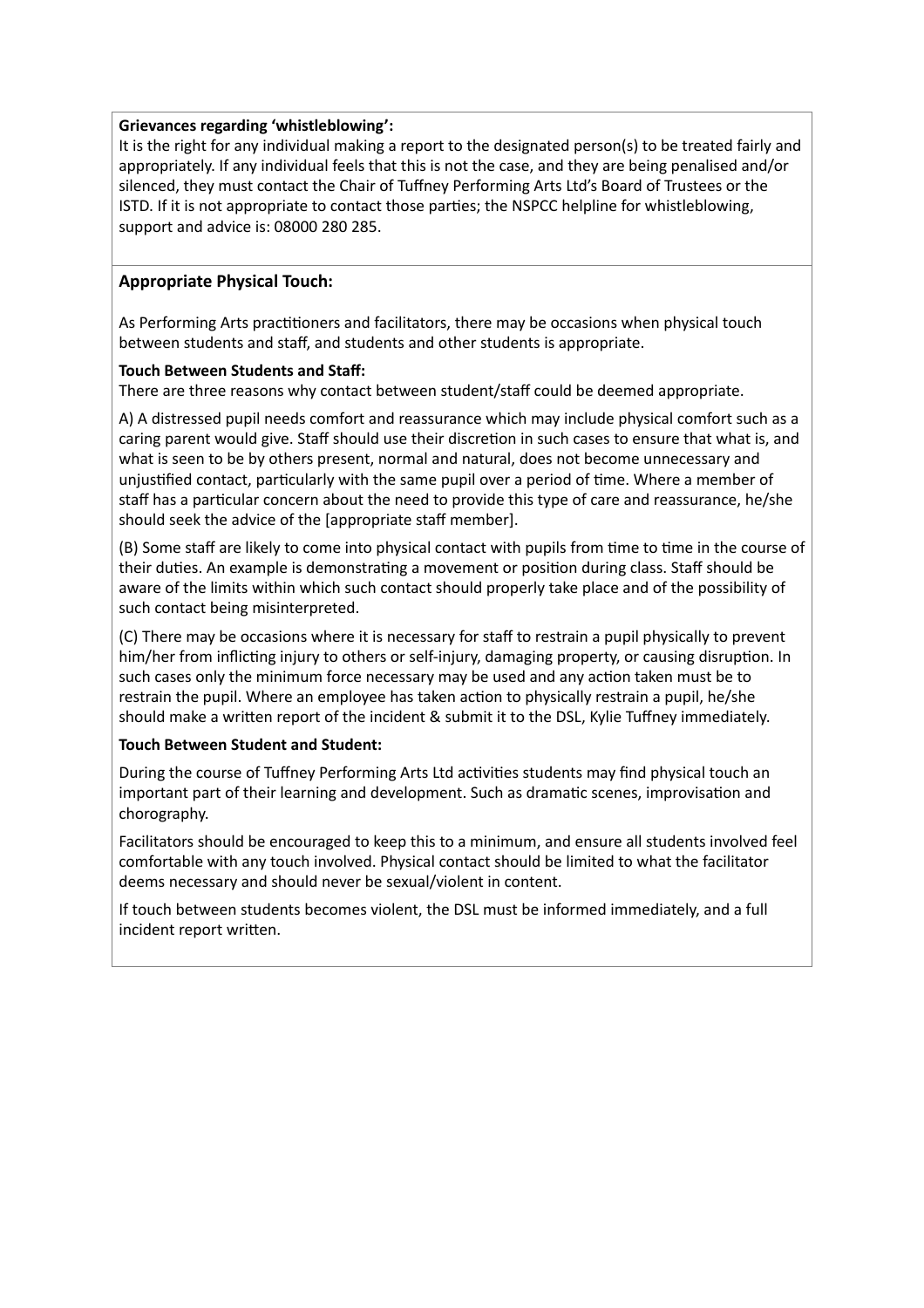## **Supervisory arrangements for the management of Tuffney Performing Arts Ltd activities and services.**

We will aim to protect children from abuse and our team members from false allegations by *adop\*ng the following guidelines:* 

- We will keep a register of all children attending our activities
- We will keep a register of all team members (both paid staff members and volunteers)
- Staff will note their arrival and departure times and the names of others in the building at the time
- We will keep a record of all sessions including monitoring and evaluation records
- Our team members will record any unusual events on the accident/incident form
- Written consent from a parent or guardian will be obtained for every child attending our activities
- Where possible our team members should not be alone with a child, although we recognise that there may be times when this may be necessary or helpful
- Team members should escort children to the toilet but are not expected to be involved with toileting, unless the child has a special need that has been brought to our attention by the parent/guardian
- We recognise that physical touch between adults and children can be healthy and acceptable in public places. However, our team members will be discouraged from this in circumstances where an adult or child are left alone
- All team members should treat all children with dignity and respect in both attitude language and actions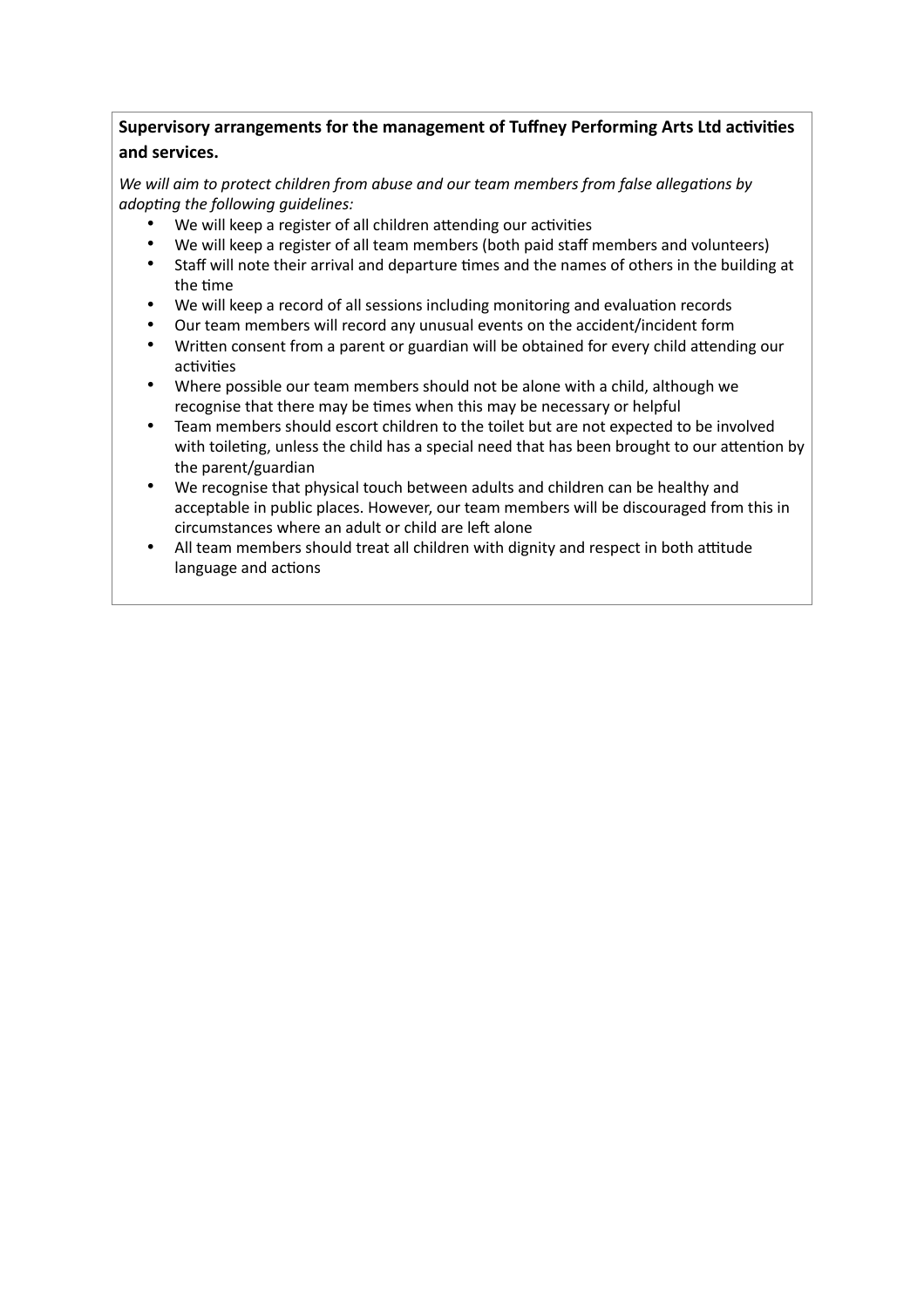## **Peer on Peer Abuse:**

Tuffney Performing Arts Ltd continue to ensure that any form of abuse or harmful behaviour is dealt with immediately and consistently to reduce the extent of harm to the young person, with full consideration to impact on that individual child's emotional and mental health and well-being. Children and young people may be harmful to one another in a number of ways which would be classified as peer on peer abuse.

At Tuffney Performing Arts Ltd we have the following policies in place that should be read in conjunction with this section:

• Code of Conduct (Student)

Examples of peer on peer abuse may include, but are not limited to:

- Physical abuse e.g. (biting, hitting, kicking, hair pulling etc.)
- Sexually harmful behaviour/sexual abuse e.g. (inappropriate sexual language, touching, sexual assault etc.)
- Bullying (physical, name calling, homophobic etc.)
- Cyber bullying
- Sexting
- Initiation/Hazing
- Prejudiced Behaviour
- Teenage relationship abuse

Tuffney Performing Arts Ltd will deal with any situation of peer abuse immediately and sensitively. It is incredibly important that staff do not dismiss issues as 'banter' or 'growing up' or compare them to their own experiences of childhood. It is necessary that staff consider each issue and individual before taking action. If staff minimise the concerns raised it may result in a young person seeking no further help or advice.

Information will be gathered as soon as possible to get the true facts as soon as any resemblance to peer on peer abuse is discovered. Staff will not be prejudiced, judgemental, dismissive or irresponsible and will adhere to Tuffney Performing Arts Ltd's 'Responding to a child making an allegation of abuse' guidelines as outlined in this policy above.

In the instance of a UK law being broken or a safeguarding concern, a report will be made by the DP to both the police (via the 101 number) and the local safeguarding authority.

Tuffney Performing Arts Ltd will also, as part of investigation, try to discover intent. Without repetition or malicious intent some of the above could be handled internally. This decision will only be taken by one (or more) of Tuffney Performing Arts Ltd's DPs.

Parents and Guardians will be informed if the DP has no concerns that this could make any situation worse.

If a case of Peer on Peer abuse is handled internally or an ongoing case of Peer on Peer abuse has been reported and is being handled externally:

The young person who has been harmed will be continued to be monitored and offered various after support including (but not limited to): Mentoring, Risk Assessments and improving peer relationships.

The young person who has displayed harmful behaviour will be punished as appropriate to the Student Code of Conduct including (but not limited to): Exclusion/Suspension and additional supervision.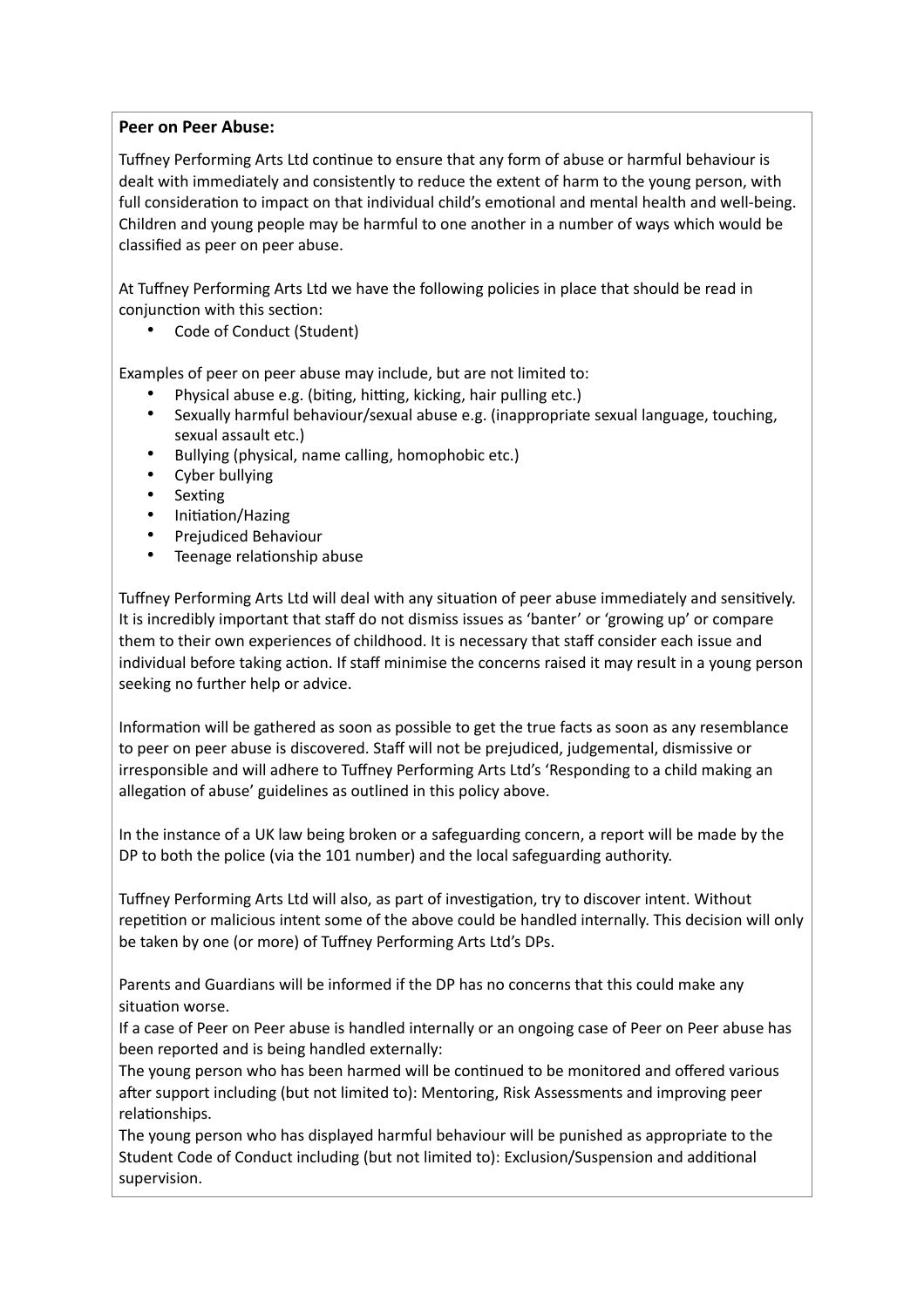## **ONLINE CLASSES (COVID 19) – Added to policy 20th March 2020**

Due to the prevalence of COVID-19 and under guidance from the UK Government MTA are delivering lessons via an online video conferencing software called Zoom as of Monday 23rd March.

MTA safeguarding policies will be followed as normal, with some additional precautions. Terms and conditions and risk assessments have been updated to reflect new conditions. Zoom is an unaffiliated company, and attendees must agree to their terms and conditions. Online security and GDPR have been assessed and deemed acceptable.

Attendees join through private links sent only to people who have pre-booked sessions. Session leaders add attendees through waiting room feature to ensure only MTA students have access.

All attendees must use their webcam at all times.

The capturing of images during Zoom sessions is prohibited. People attending MTA classes are reminded before every session. Attendees who MTA know to be protected are contacted separately to discuss risk.

All staff to be briefed on additional safeguarding procedure as noted in risk assessment.

At Tuffney Performing Arts Ltd we have the following policies in place that should be read in conjunction with this section:

• Child Protection and Safeguarding (Online) 2020

## **Support and Training:**

We, Tuffney Performing Arts Ltd, are committed to the provision of child protection training for all our team members.

The Designated Person(s) will update their/his/her Child Safeguarding Officer training every three years or after legislative change, whichever occurs first.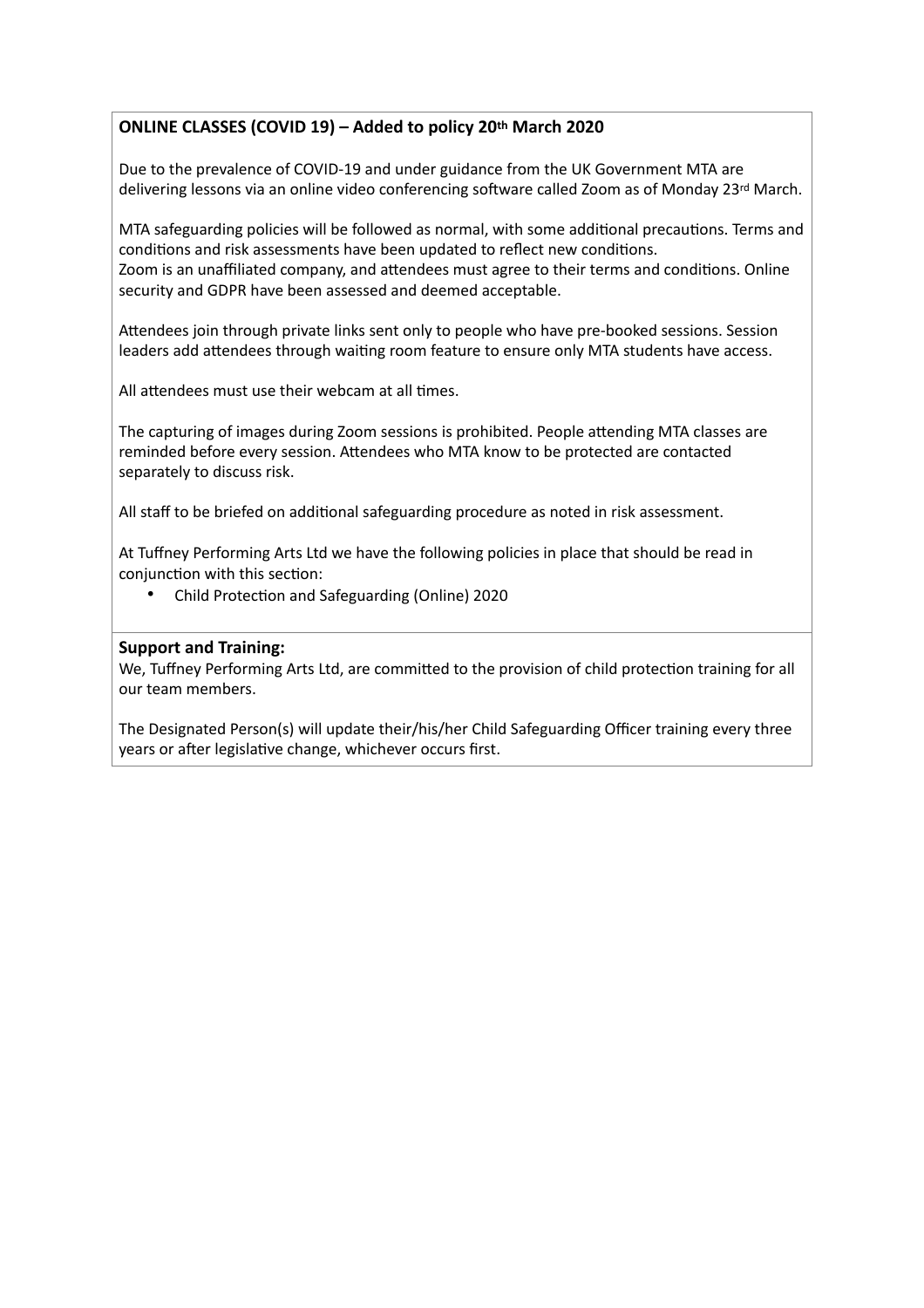## **APPENDIX 1 Reporting Suspected Abuse - Confidential Recording Sheet**

| Organisation:                                                                                | <b>Name of Person Reporting:</b> |  |
|----------------------------------------------------------------------------------------------|----------------------------------|--|
| Tuffney Performing Arts Ltd                                                                  |                                  |  |
| <b>Name of Child:</b>                                                                        | Age & Date of Birth:             |  |
|                                                                                              |                                  |  |
| <b>Ethnicity:</b>                                                                            |                                  |  |
|                                                                                              |                                  |  |
| <b>Religion:</b>                                                                             |                                  |  |
|                                                                                              |                                  |  |
| <b>First Language:</b>                                                                       |                                  |  |
|                                                                                              |                                  |  |
| Disability:                                                                                  |                                  |  |
|                                                                                              |                                  |  |
| Parent's/Carer's name(s):                                                                    |                                  |  |
|                                                                                              |                                  |  |
| Home address/Tel no:                                                                         |                                  |  |
|                                                                                              |                                  |  |
|                                                                                              |                                  |  |
|                                                                                              |                                  |  |
| Are you reporting your concerns or reporting someone else's? Please give details.            |                                  |  |
|                                                                                              |                                  |  |
|                                                                                              |                                  |  |
|                                                                                              |                                  |  |
| Brief description of what has prompted the concerns: include date, time, specific incidents. |                                  |  |
|                                                                                              |                                  |  |
|                                                                                              |                                  |  |
|                                                                                              |                                  |  |
| Any physical signs? Behavioural signs? Indirect signs?                                       |                                  |  |
|                                                                                              |                                  |  |
|                                                                                              |                                  |  |
|                                                                                              |                                  |  |
| Have you spoken to the child? If so, what was said?                                          |                                  |  |
|                                                                                              |                                  |  |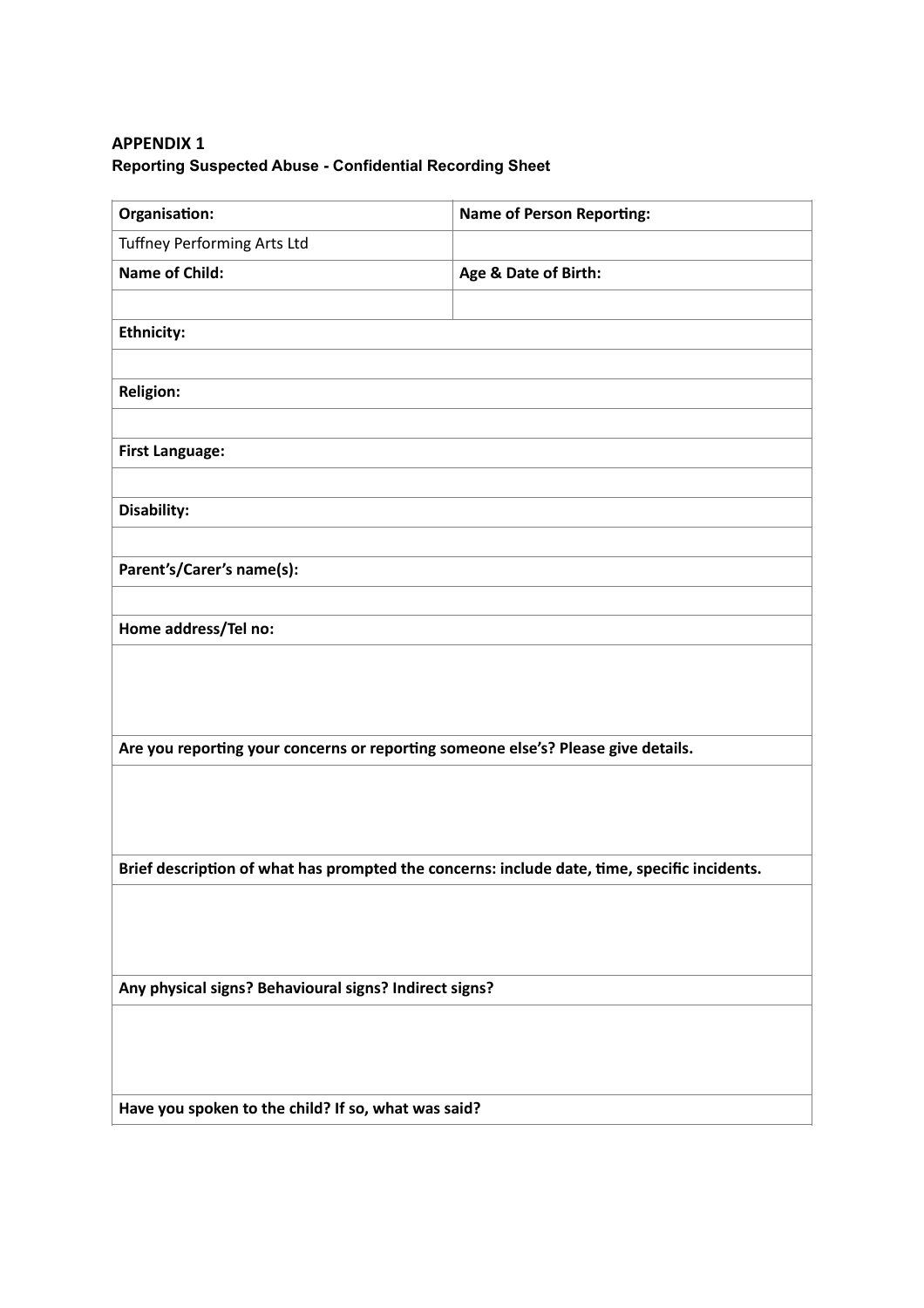**Have you spoken to the parent(s)? if so, what was said?**

**Has anybody been alleged to be the abuser? If so, please give details?**

**Have you consulted anybody else? Please give details.**

| Person reported to:            | Date of reporting:   |
|--------------------------------|----------------------|
|                                |                      |
|                                |                      |
| Signature of person reporting: | <b>Today's Date:</b> |
|                                |                      |
|                                |                      |
| <b>Action taken:</b>           |                      |
|                                |                      |
|                                |                      |
|                                |                      |
|                                |                      |